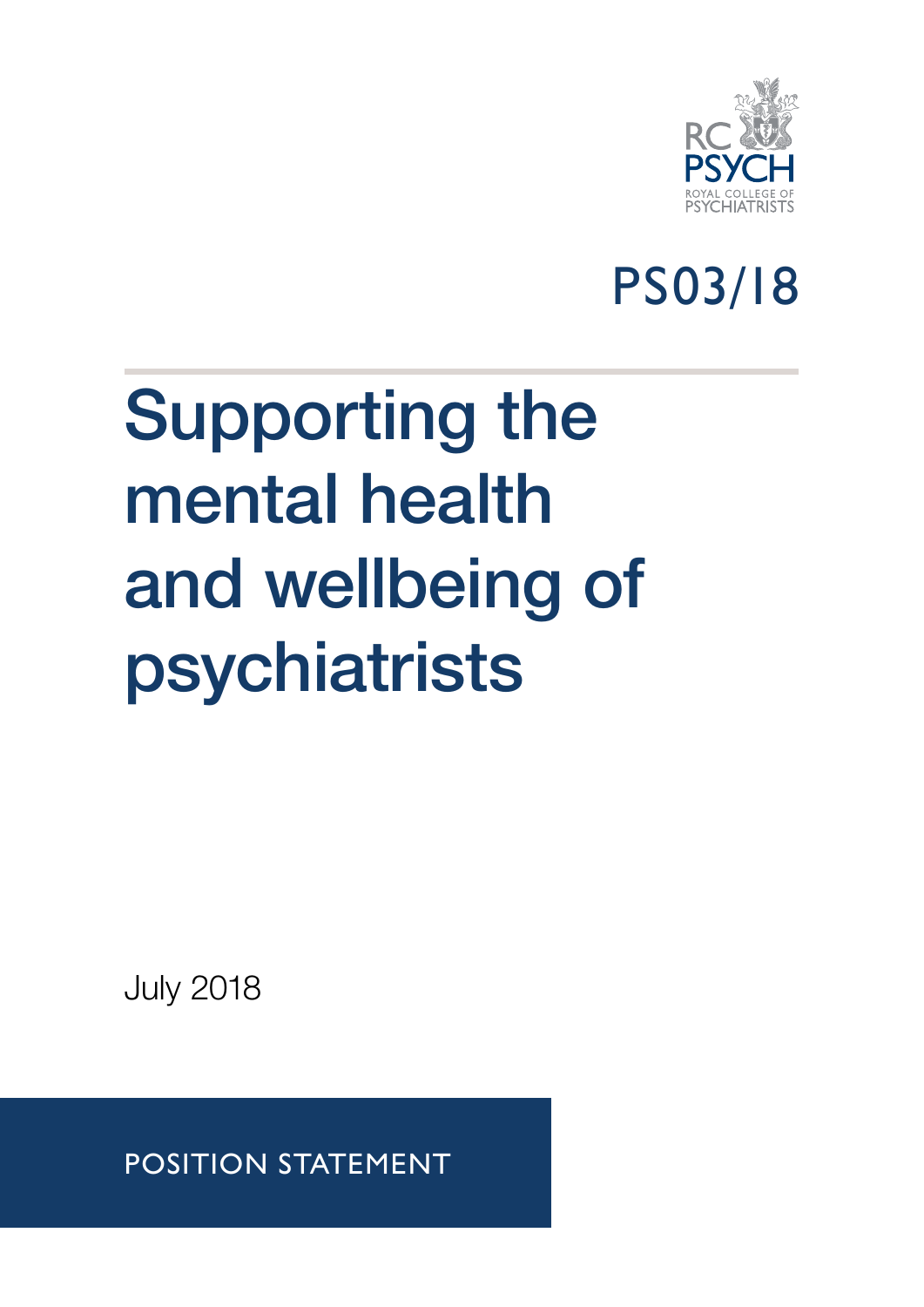## Position Statement on supporting the mental health and wellbeing of psychiatrists

## Purpose

This Position Statement:

- sets out the College's view on the issues that need to be considered and addressed to support the mental health and wellbeing of psychiatrists
- makes recommendations on how the mental health and wellbeing of psychiatrists can be supported by those organisations who have a responsibility in this area.

### **Issue**

#### Overview of the subject

The focus on outcomes within the NHS calls for continual improvement in the quality of care delivered to patients. The essential link between delivery of optimal service outcomes and the good mental health of those providing care has not always been adequately recognised.

The working environments and professional roles in the NHS can be significantly challenging and stressful for staff. As a result, healthcare staff can become vulnerable to illness and injury. There has been a significant increase in work-related physical and mental ill-health in doctors whereas other healthcare occupations have demonstrated a decreasing or static trend (Zhou, 2017). Work-related factors that can contribute to mental illness in NHS staff include:

- $\bullet$  dissatisfaction with the achievable quality of patient care
- poor quality and/or risky working environments
- lack of support e.g. from managers, or socially within the workplace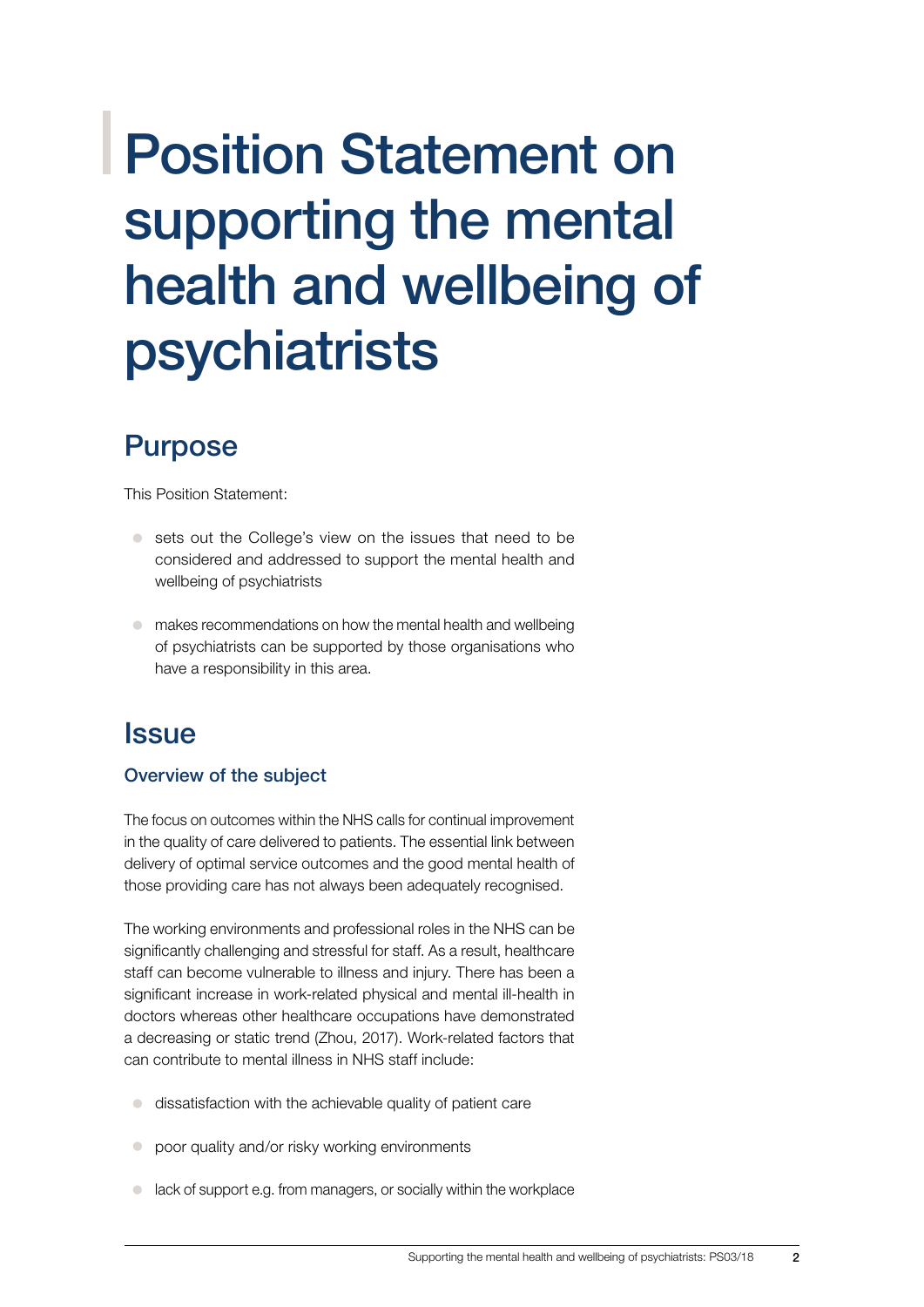- employers' failure to address workplace stressors e.g. time pressures, excessive workload and bullying and harassment
- $\bullet$  stigmatisation of psychiatry and psychiatrists within the medical profession contribute to feelings of not being valued. Feeling valued is an important component of resilience at work.

#### Impact on patient care

The occurrence of poor mental health in psychiatrists, as in other doctors, potentially raises many issues for patient care at both individual and service levels. This was reflected in a qualitative analysis from the GP Health Service (Brooks et al, 2017), which observed an adverse impact on quality of patient care and service delivery through sickness absence and turnover. In psychiatry specifically, NHS England confirmed staff shortages have contributed to deaths on in-patient wards, based on the 2015 National Confidential Inquiry into Suicide and Homicide by People with Mental Illness. They have also been blamed for the rise in detentions and the increased use of restraint (*Five Year Forward View for Mental Health.* NHSE, 2016(a) page 44).

High quality in-patient settings are dependent on the competence of the staff to create a safe ward climate. The presence of the consultant psychiatrist and his or her ability to promote good staff relationships and safe practice plays a vital role in co-creating a therapeutic environment for patients.

Psychiatrists are key members of the multidisciplinary teams that are the core of mental health services, offering other professionals supervision and the safety net of medical responsibility. The management of complex and high-risk cases, and of those involving application of the Mental Health Act, relies on the mental competence of the treating consultant psychiatrist. The adverse impact on the individual patient in these types of cases when their psychiatrist suffers from poor mental health is considerable, although difficult to study or quantify. Examples include:

- The professional relationship that exists between a psychiatrist and a patient can be of paramount importance in successfully establishing a line of treatment and promoting adherence to it. The trust involved in this can be impaired or lost when the treating doctor suffers with poor mental health that affects his or her ability to maintain professional standards or provide appropriate care.
- 2 The detrimental impact of mental illness in the doctor can result in particularly vulnerable people being exposed to incompetent, inappropriate or unprofessional behaviour that they may not have personal resources to cope with and that could be damaging to their mental health.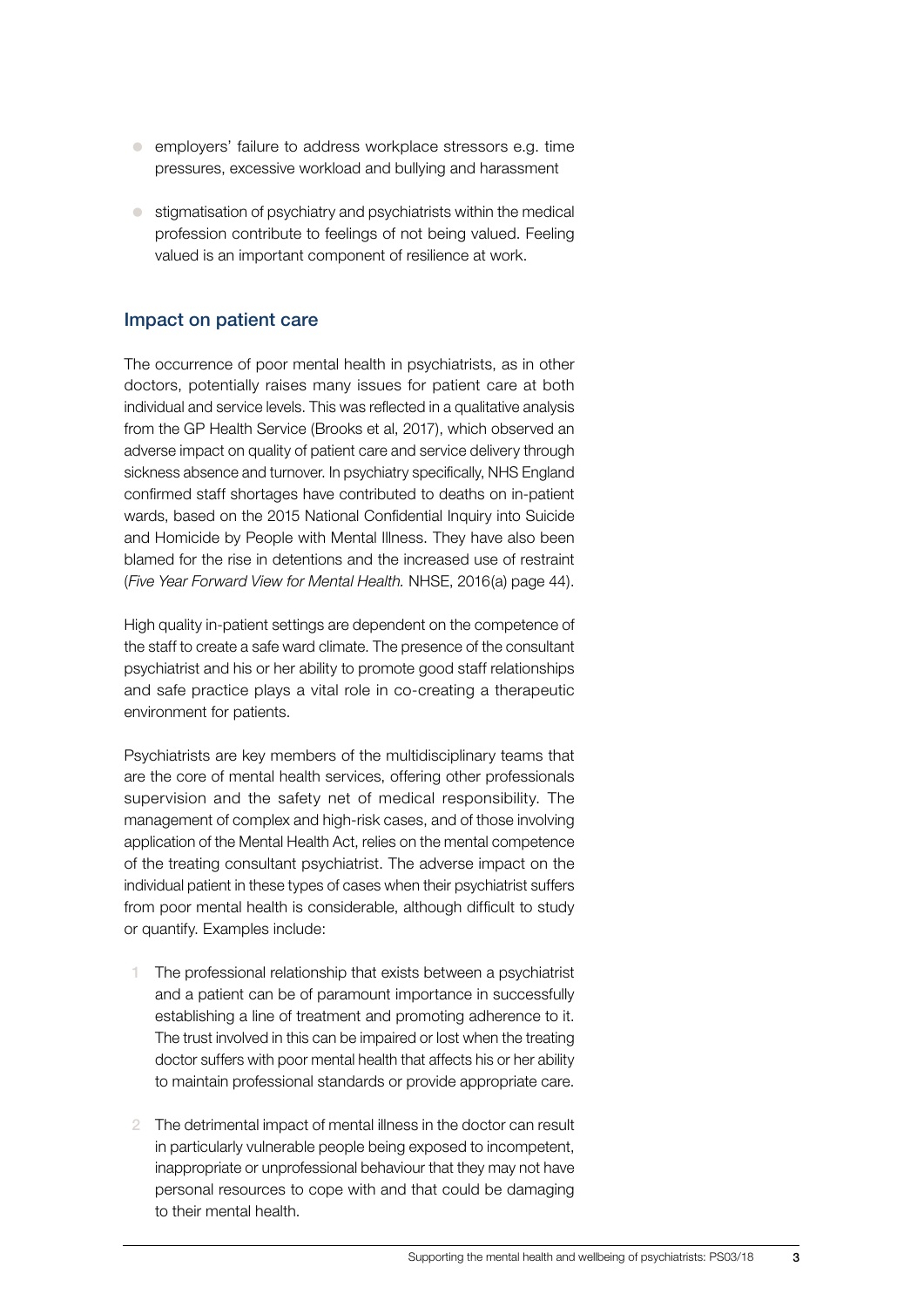Sickness absence caused by mental health problems often lasts for long periods. Patients may experience:

- c difficult feelings of loss, abandonment or anger
- longer waiting times for out-patient assessment
- $\bullet$  long gaps between appointments
- disrupted care from a succession of locums

#### Recruitment and retention issues

Recruitment and retention are key factors in the successful delivery of the 2016 *Five Year Forward View for Mental Health*. As it becomes increasingly difficult not only to recruit, but also to retain, psychiatrists, the costs of work-related mental illness diminish the capacity of local health services to meet the ever-increasing national demand for mental healthcare. Unless retention is addressed with the same robustness as recruitment, a real risk exists of undermining much of the excellent work that is being done to promote psychiatry as a career.

Whilst the College very much welcomes initiatives such as NHS Improvement's programme of support for 20 mental health trusts with above average leaving rates (*Securing a sustainable workforce for the future*. NHSI, 2017), the specific contribution of poor mental health in psychiatrists to retention issues needs recognition and assessment.

In psychiatry, as with other medical specialties, notably general practice, the impact of mental illness affects retention in a number of ways, including:

- $\bullet$  reduced numbers of functioning doctors through sickness absence
- increased pressure on remaining staff who are required to take on extra workloads to cover for absent colleagues or empty posts
- **•** increased use of locums
- $\bullet$  doctors leaving the profession early directly because of illness or stress or through bringing forward their retirement
- $\bullet$  loss of psychiatrists who might choose to return to the profession after retirement.

Caring for the mental health of doctors is necessary across their whole career span. The College recognises that this starts with supporting the resilience and mental health of undergraduate medical students and continues into postgraduate training, onwards to Specialty and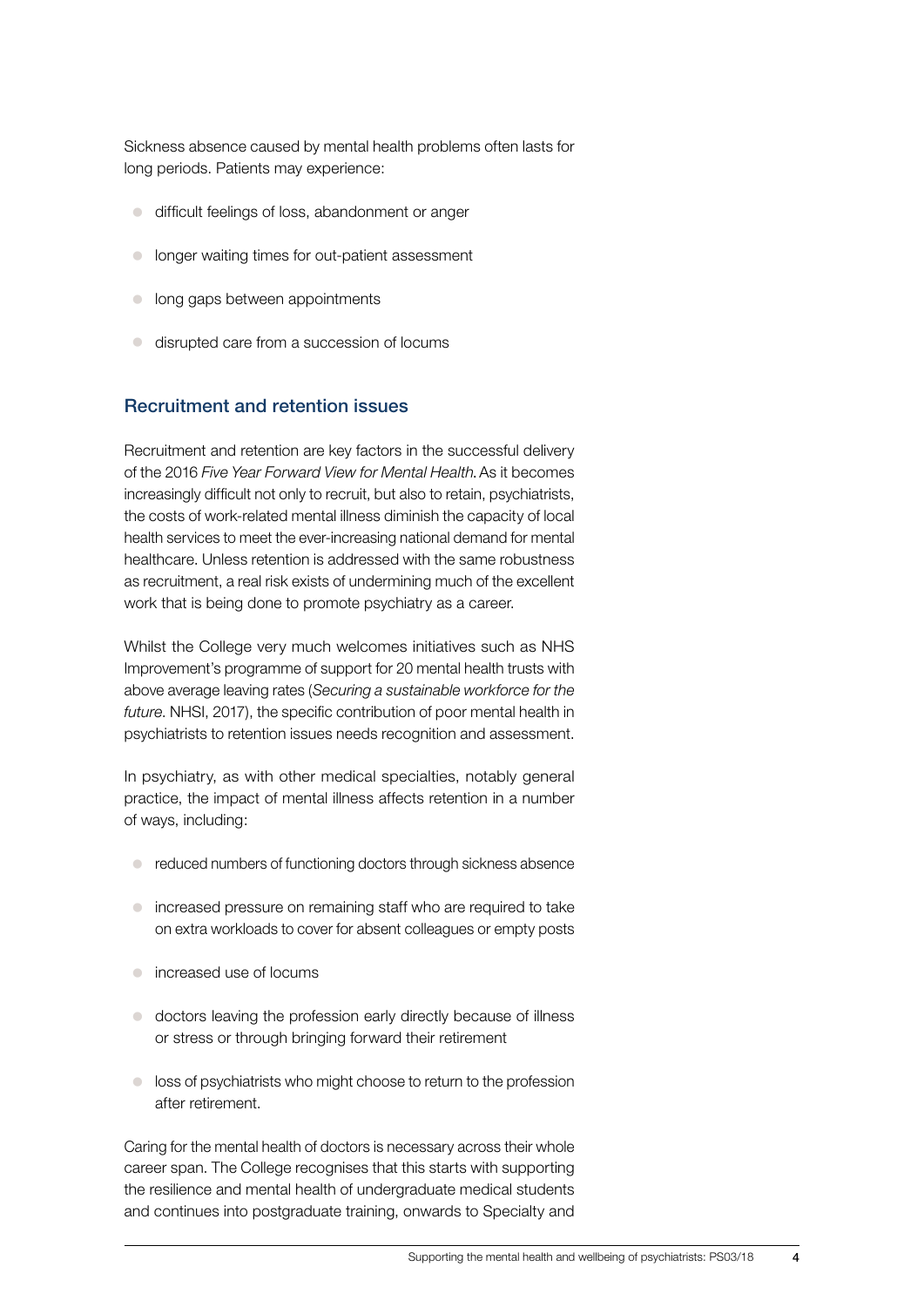Associate Specialty (SAS) appointments or consultant practice and through towards retirement.

Periods of transition to new roles associated with changing responsibilities can be a critical time for the mental health and wellbeing of doctors. The College has identified that psychiatrists may need increased support during transitions and is addressing this for its members through initiatives such as StartWell, mentoring and supervision schemes and trainings, and the work of the Psychiatric Trainees' Committee. Consideration is needed of a proactive plan to embrace the challenges of changing demographics in order to retain the experience and expertise of older psychiatrists who may require modified roles and job plans.

#### Background and key evidence

The vast majority of mental ill health in people at work is in the category of common mental health disorders: anxiety, depression, post-traumatic stress and substance misuse disorders. These diagnostic categories are reliably measurable in terms of incidence and prevalence and point to available psychiatric treatments. However, recent concerns with the mental wellbeing of doctors are mostly based on studies (e.g. Imo, 2017) that tend to rely on stress and burnout models that are imprecise and yield wide spans of so-called prevalence. Moreover, these constructs are associated with a large body of psychological research that does not necessarily withstand critical appraisal. The relatively poor quality of the evidence base pertinent to the topic of the mental health of UK healthcare staff was discussed in the Chief Medical Officer's Report for 2013 and remains a matter for concern (Bianchi et al, 2017).

The mental health and wellbeing of psychiatrists in the UK has been the subject of very little specific research in the past decade with limited information, data, and academic studies on this topic. The current picture of the mental health of psychiatrists relies heavily on literature reviews that include research published prior to 2000 or use international studies that do not reflect UK work and cultural situations. Imprecise conclusions such as "psychiatry is a stressful profession" (Fothergill et al, 2004) cannot inform policy.

One particular area of concern is the lack of information about suicide rates among psychiatrists, with no current statistics available. A study by the UK's leading expert on suicide found that doctor suicides were most often associated with psychiatric disorder: depressive illness and alcoholism were the most common diagnoses (Hawton et al, 2004). Two-thirds had significant problems related to work. Multiple and interrelated problems were often present. The study called for better management of psychiatric disorder in doctors and alleviation of work-related stressors. A systematic review of suicide by occupation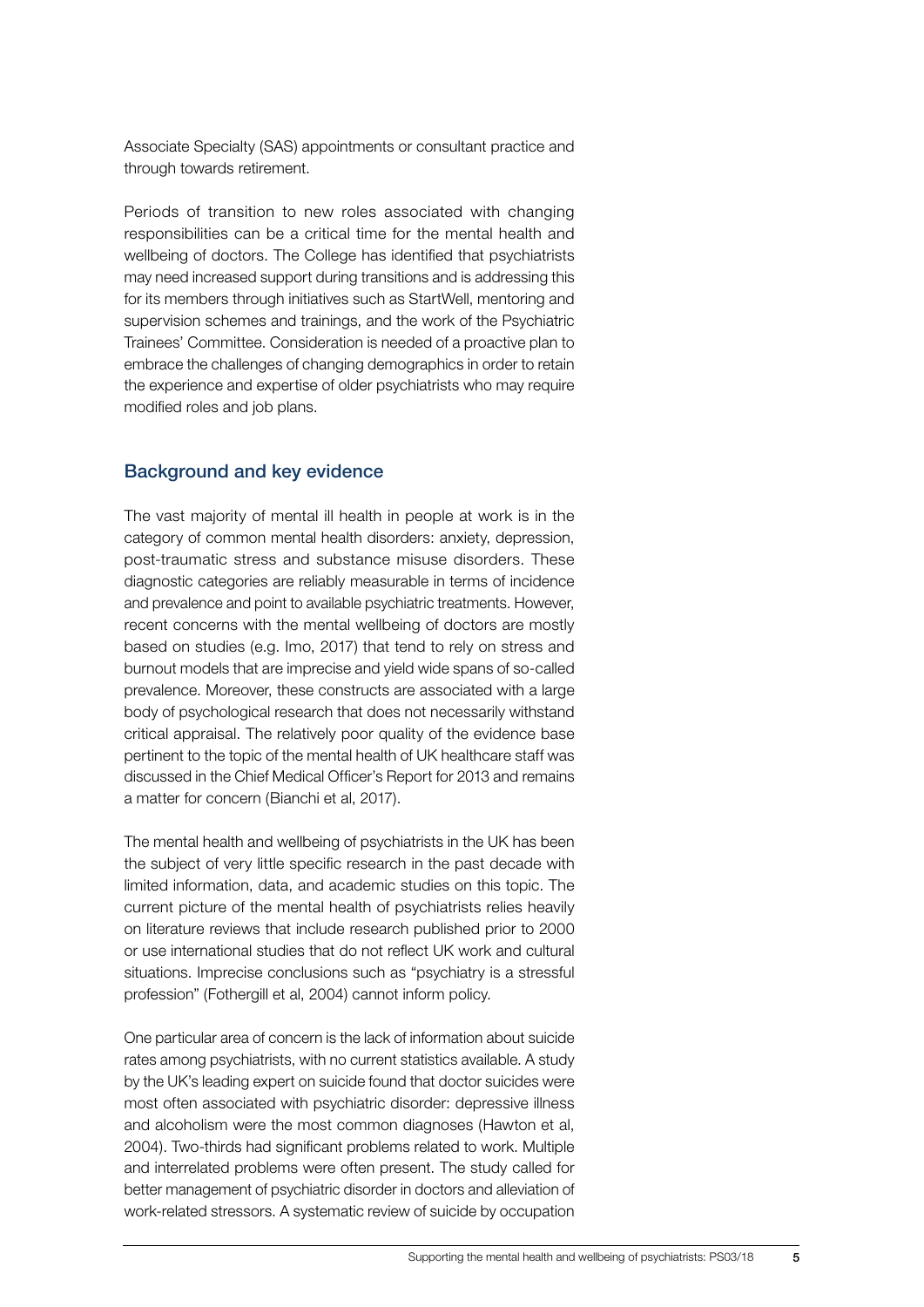called for further research and investment into workplace suicide prevention efforts (Milner et al, 2013).

Since the seminal and enduringly relevant *NHS Health and Well-being Review*, known as the Boorman Report (DoH, 2009), the importance of tackling the burden of sickness absence and presentism within the health services has begun to inform national policy. A 2015 paper drew attention to the "inextricable link between levels of engagement and wellbeing among NHS staff and the quality of care that those staff are able to provide" and identified ten priority areas for action (Royal College of Physicians, 2015). Public Health England has committed to action to promote the mental health of the workforce (PHE, 2015, page 32). *Better Mental Health for All* called for national action to promote mental wellbeing and included a section on health advice for individual practitioners (Faculty of Public Health, 2016). The recent Farmer-Stevenson Report advocates the development of core mental health standards for employers, identifying additional enhanced standards for those in the public sector (DWP, 2017).

The College supports Health Education England's implementation plan *[Stepping Forward to 2020/21: the Mental Health Workforce](https://www.hee.nhs.uk/sites/default/files/documents/CCS0717505185-1_FYFV%20Mental%20health%20workforce%20plan%20for%20England_v5%283%29.pdf) [Plan for England](https://www.hee.nhs.uk/sites/default/files/documents/CCS0717505185-1_FYFV%20Mental%20health%20workforce%20plan%20for%20England_v5%283%29.pdf)*, which acknowledges the importance of supporting staff's own mental health by creating healthy workplaces. Included are detailed options for improving the working lives of psychiatrists as part of retention initiatives in line with NHS Improvement's national programme of mental health retention. The role of the College in relation to the plan has been delineated in a briefing document (Royal College of Psychiatrists, 2017a).

#### Interventions

In order to translate policy into action and close the implementation gap, change management at local level requires the dissemination of evidence-based interventions effective at individual and, importantly, systemic levels. Clearer evidence is needed of the efficacy and cost-effectiveness of specific interventions aimed at individuals e.g. resilience training and of how to deliver them to optimise results within the healthcare setting, according to an expert review (West et al, 2016).

A recently published systematic review (Brand et al, 2017), commissioned by the Department of Health, reviewed a large number of international healthy workplace interventions and recommended the following whole-system changes to improve health and wellbeing in healthcare staff:

- c identification and response to local need
- $\bullet$  engagement of staff at all levels
- $\bullet$  the involvement, visible leadership from, and up-skilling of, management and board-level staff.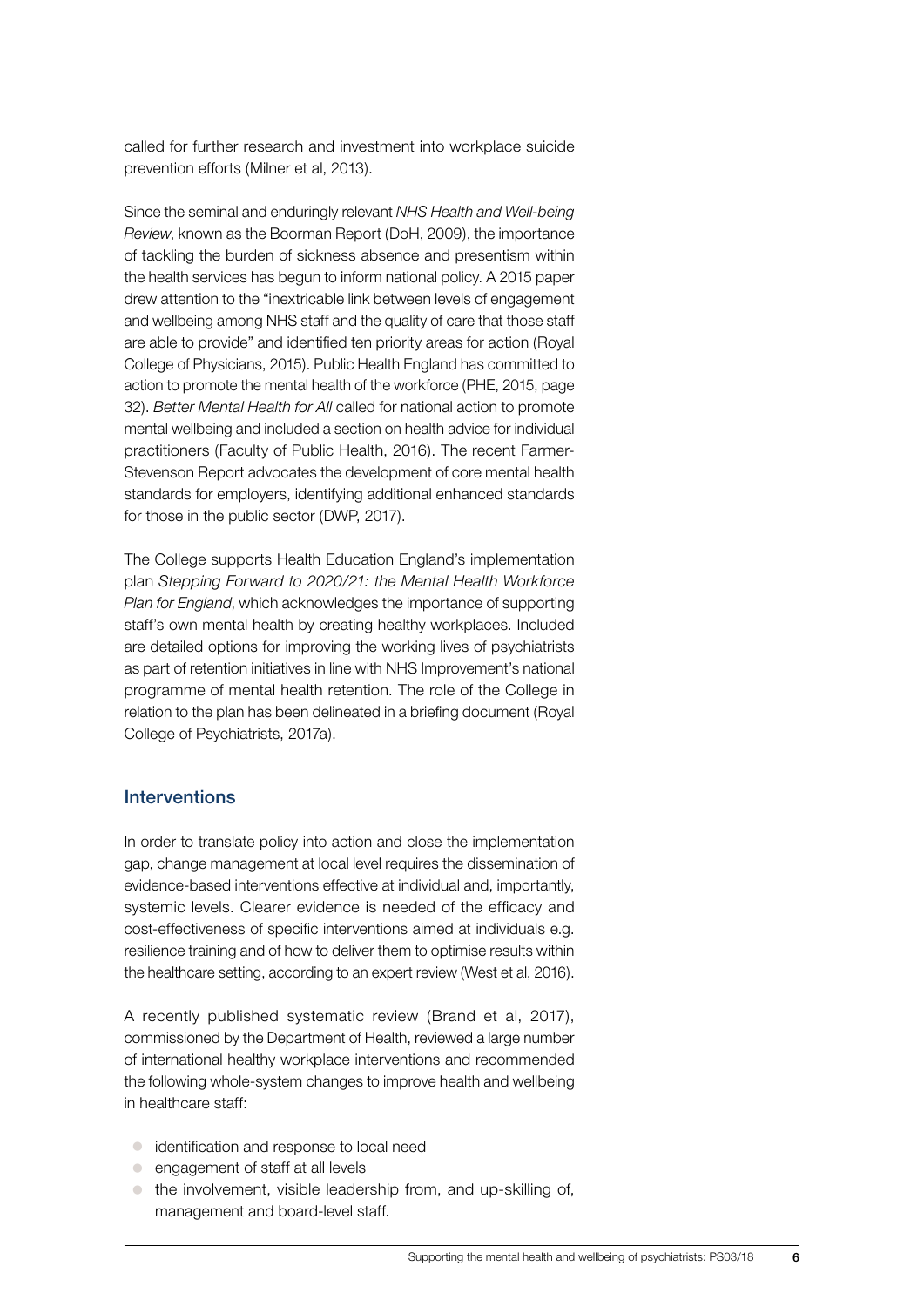Effective implementation of wellness initiatives requires a motivated change in organisational culture in relation to staff mental health, embracing psycho-education and behavioural interventions, and offering needs-based facilities, services and strategies to create supportive and health-promoting working environments (Blake & Lloyd, 2008). Additionally, the organisational health of individual trusts needs assessment, in terms of the impact of trust culture and climate on staff wellbeing.

#### Support for psychiatrists with poor mental health

The Psychiatrists' Support Service (PSS) at the College has been in place since 2007, providing a telephone helpline for those in need, with the aim of one to one support from a psychiatrist advisor who, if necessary, will signpost the caller to appropriate avenues of treatment. The PSS has accumulated anonymous qualitative data and has been able to identify a number of problems regularly encountered by psychiatrists who need psychiatric treatment themselves, such as difficulties in accessing inpatient services determined by local protocols, the impact of difficult issues within the workplace e.g. bullying, or problems in relation to confidentiality.

#### Good practice in relation to staff mental health

There are indications of positive changes taking place, such as the NHS England *Healthy workforce programme* currently under way (NHSE, 2017), and the effective work being carried out in high functioning trusts (e.g. Blake et al, 2013). NHS England has provided financial incentives for trusts to introduce health and wellbeing schemes for staff, including mental health (NHSE, 2016b).

The potential exists for doctors to flourish at work; positive goals and outcomes bring out personal attributes and motivation more effectively than an emphasis on avoidance of burnout or mental health problems. The review *Supported and Valued?* (Royal College of Psychiatrists, 2017b) highlighted the value placed by psychiatric trainees on good relationships, autonomy, flexibility, personal development opportunities and reflective time; these factors are applicable at all grades.

Staff engagement with activities that promote positive mental health is crucial for the future wellbeing of both psychiatrists and those under their care. Professional responsibility now requires engagement at a personal level as well as support of staff mental health promotion at the organisational level. The Quality Improvement model is an excellent vehicle for empowering staff to drive positive changes locally. Inspirational examples of good practice and innovation in staff wellbeing should be more widely shared nationally and discussed locally.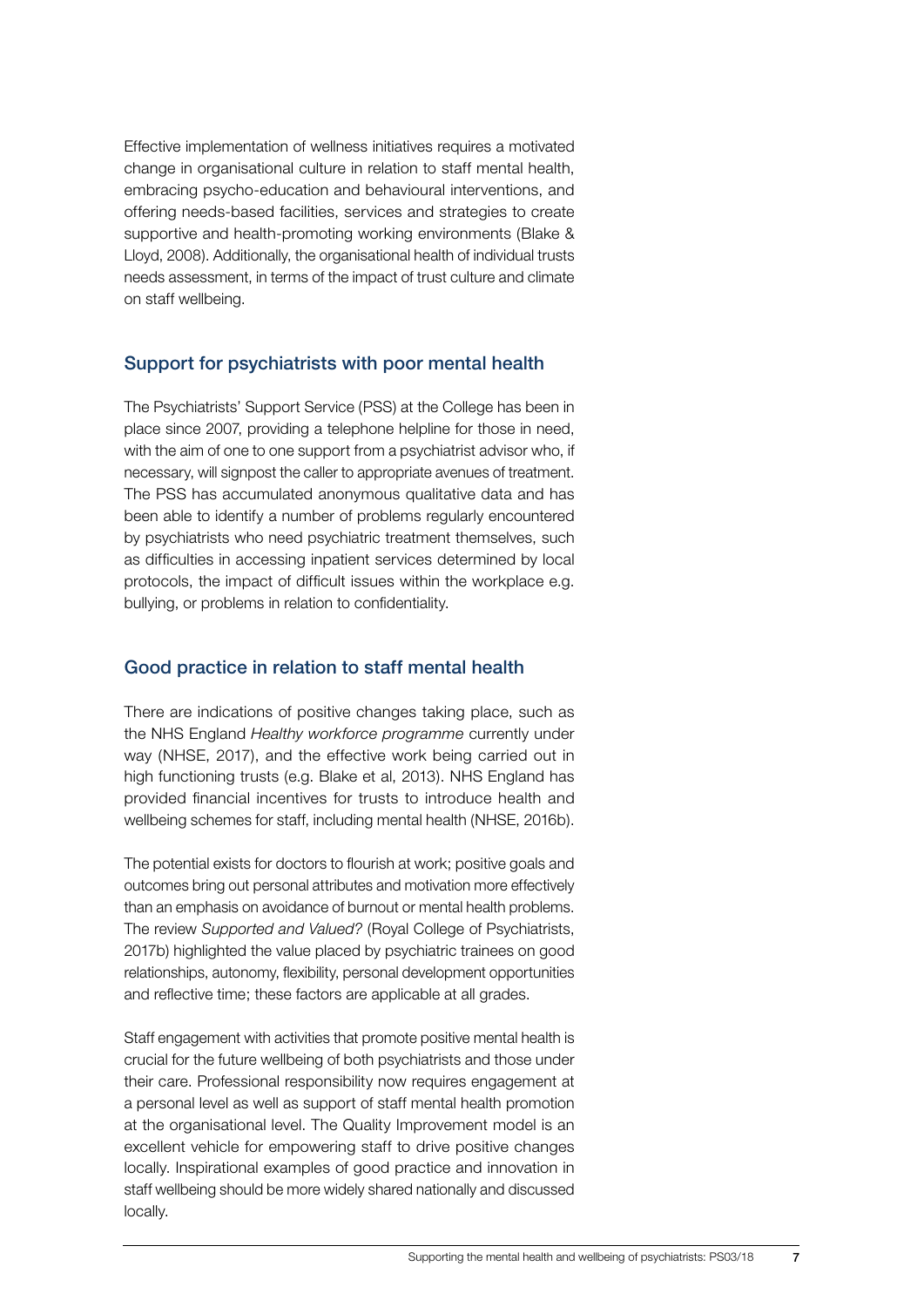## The College position

The College's view is that:

- The scale and impact of mental ill health amongst UK psychiatrists have not been researched and are not currently definable. Information can to some extent be extrapolated from worldwide academic research, but this has limited value because of different cultural and working practices.
- 2 Mental ill health amongst psychiatrists is part of a wider public health issue requiring recognition and action at national and local levels with regard to
	- $\bullet$  epidemiology
	- $\bullet$  workplace mental health promotion
	- $\bullet$  the effective management of work-related mental illness in doctors
- 3 A mental health perspective is required when considering wellbeing, in preference to the use of imprecise psychological constructs such as stress or burnout. A mental health perspective refers to diagnosable, treatable and measurable categories of common mental disorder such as depression, anxiety disorders, substance misuse and post-traumatic stress disorders. This perspective should inform much needed data gathering and research.
- Stigmatisation of mental illness and of psychiatry and psychiatrists persists within the medical profession, with detrimental effects on doctors who have mental health issues. The stigmatising culture must be robustly challenged at all levels from medical school upwards.
- 5 Currently, insufficient priority is being given to improving the health and wellbeing of psychiatrists within the duty of care that all employers have for their staff; local action needs to be taken to ensure the issue is robustly addressed in line with the recommendations of the 2017 Farmer-Stevenson Report.
- 6 Many of the potential service gains envisaged in the *Five Year Forward View for Mental Health* will not be secured without making significant progress locally in addressing the mental health and wellbeing of psychiatrists throughout their careers in practical and measurable ways.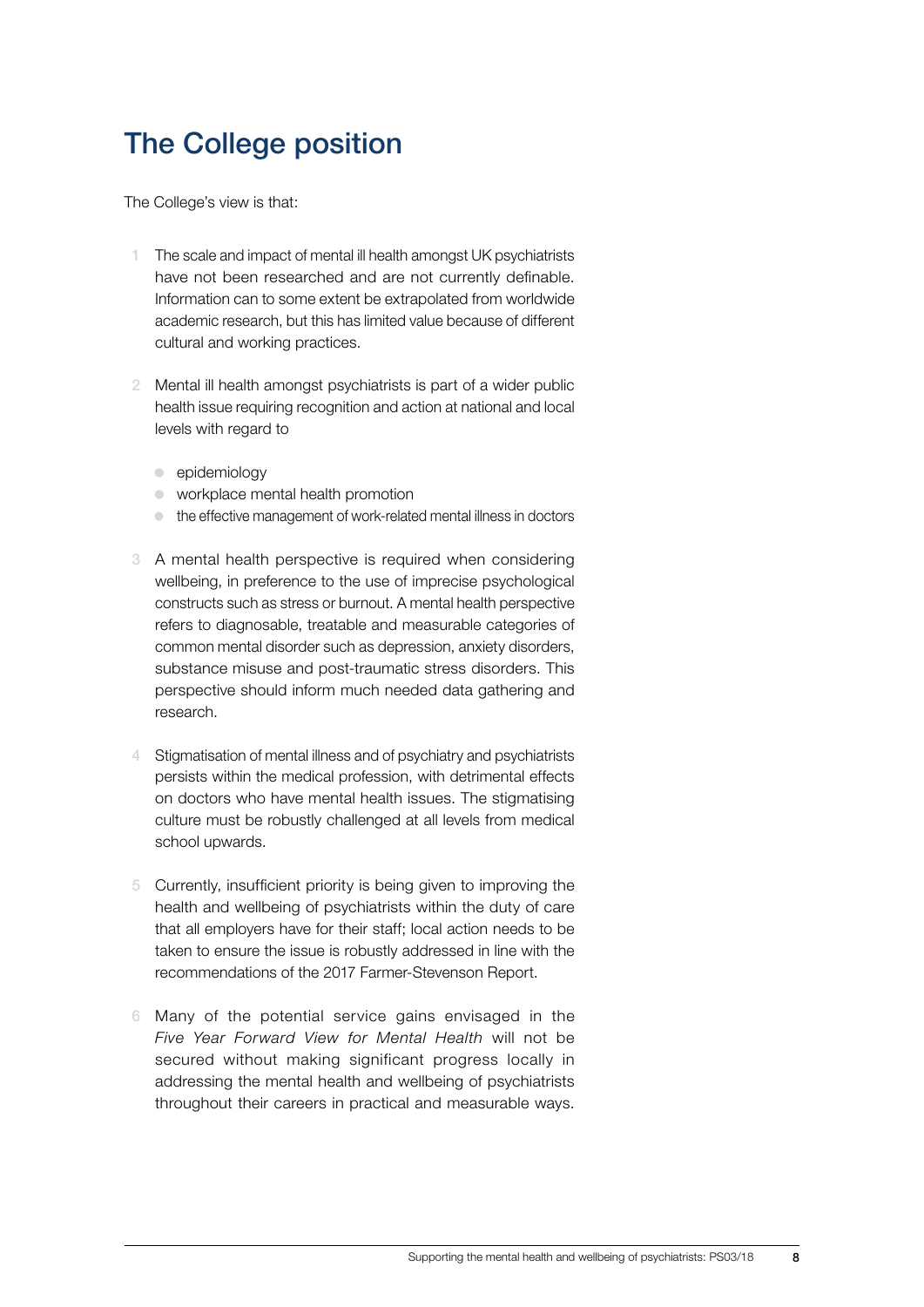## Recommendations for action

- NHSE should prioritise the commissioning of comprehensive mental health research so as to understand the current scale and impact of the issue within the NHS as a whole and more specifically within the different professional groups. Such research should include detailed coverage of suicide in doctors and other healthcare professionals.
- 2 The NHS should increase the use of incentives and sanctions as levers specifically to encourage employers to prioritise the support of staff mental health and wellbeing through engagement with local initiatives and organisational improvements.
- 3 The Royal College of Psychiatrists will continue to work with medical schools and other Colleges and faculties to reduce stigmatisation of mental illness, psychiatry and psychiatrists within the medical profession.
- 4 The Academy of Medical Royal Colleges should explore the potential to develop a collaborative approach across the whole medical profession so as to support the mental health needs of doctors more widely through, for example, uniform data gathering to inform discussions with key bodies such as NHS England, NHS Improvement, Health Education England and the General Medical Council.

Review date: October 2020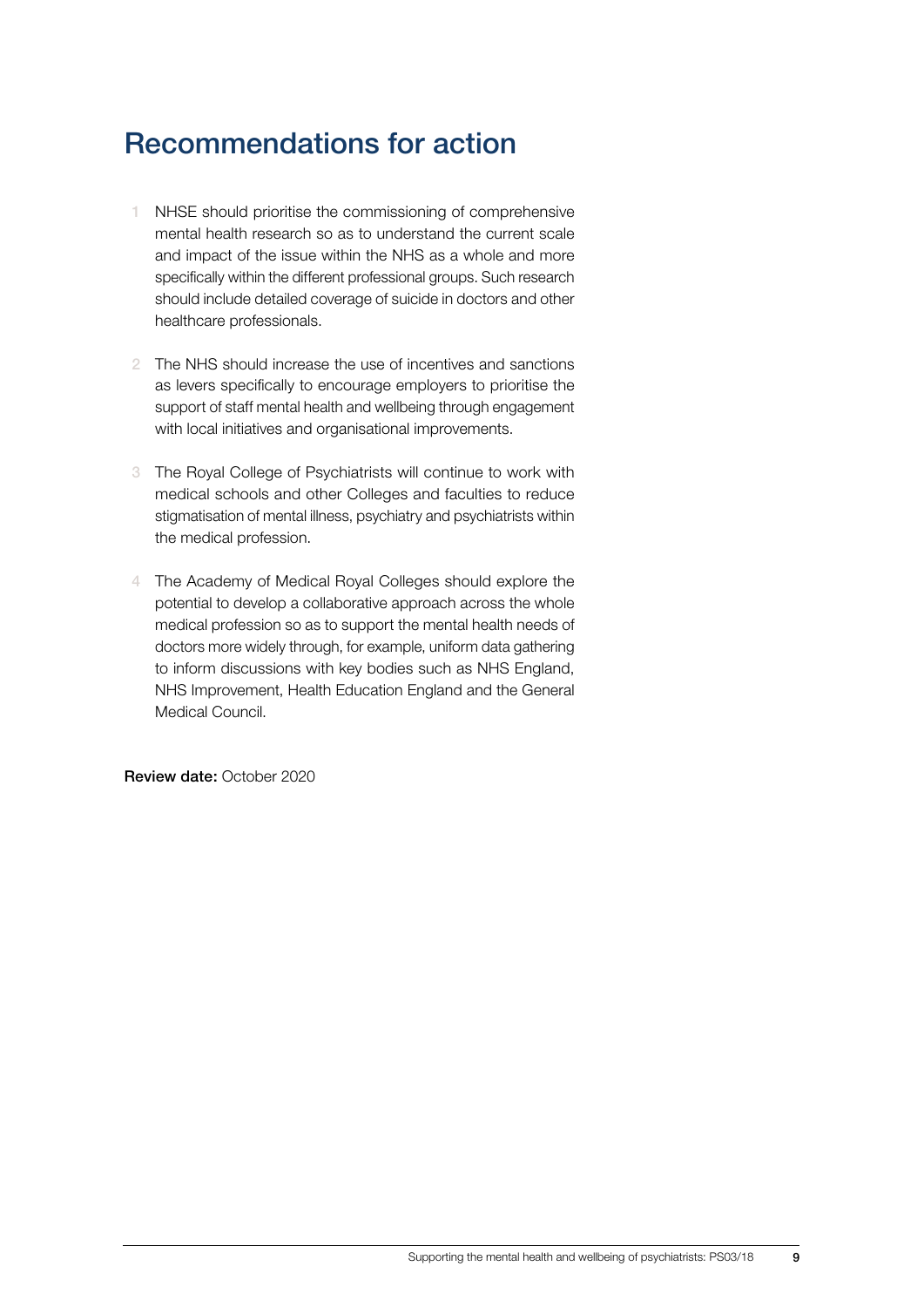### **References**

Bianchi, R., Schonfeld, I. & Laurent, E. (2017) Physician burnout is better conceptualised as depression. *Lancet*, 389, 1397-1398.

Blake, H. & Ll*oyd, S.* (2008) Influencing organisational change in the NHS: lessons learned from workplace wellness inititatives. *Quality in primary care*, 16(6), 449-455.

Blake, H., Zh*ou, D, & Batt, M.* (2013) Five-year workplace intervention in the NHS. *Perspectives in Public Health*, 133(5), 262-271.

Brooks, S., Gerada, C. & Chalder, T. (2017) The specific needs of doctors with mental health problems: qualitative analysis of doctor-patients' experiences with the Practitioner Health Programme. *Journal of Mental Health*, 26(2), 161-166.

Department of Health (2009) NHS *Health and Well-being Review* (known as the Boorman Report). London: Department of Health.

Department of Health (2014) Chief Medical Officer Annual Report 2013: public mental health. [www.gov.uk/government/uploads/system/uploads/](https://www.gov.uk/government/uploads/system/uploads/attachment_data/file/413196/CMO_web_doc.pdf) [attachment\\_data/file/413196/CMO\\_web\\_doc.pdf](https://www.gov.uk/government/uploads/system/uploads/attachment_data/file/413196/CMO_web_doc.pdf)

Department for Work and Pensions and Department of Health and Social Care: Thriving at Work: an independent review of mental health and employers by Lord Dennis Stevenson and Paul Farmer. [www.gov.uk/government/](https://www.gov.uk/government/uploads/system/uploads/attachment_data/file/658145/thriving-at-work-stevenson-farmer-review.pdf) [uploads/system/uploads/attachment\\_data/file/658145/thriving-at-work-ste](https://www.gov.uk/government/uploads/system/uploads/attachment_data/file/658145/thriving-at-work-stevenson-farmer-review.pdf)[venson-farmer-review.pdf](https://www.gov.uk/government/uploads/system/uploads/attachment_data/file/658145/thriving-at-work-stevenson-farmer-review.pdf)

Faculty of Public Health (2016) *Better Mental Health for All: A public health approach to mental health improvement.* [www.fph.org.uk/uploads/Better%20](http://www.fph.org.uk/uploads/Better%20Mental%20Health%20For%20All%20FINAL%20low%20res.pdf) [Mental%20Health%20For%20All%20FINAL%20low%20res.pdf](http://www.fph.org.uk/uploads/Better%20Mental%20Health%20For%20All%20FINAL%20low%20res.pdf)

Fothergill, A., Ed*wards, D. & Burnard, P.* (2004) Stress, Burnout, Coping and Stress Management in Psychiatrists: Findings from a Systematic Review. *International Journal of Social Psychiatry*, 50(1), 54-65.

Hall, L., Johnson, J., Watt, I. et al. (2016) Healthcare Staff Wellbeing, Burnout, and Patient Safety: A Systematic Review. *[PLoS One](https://www.ncbi.nlm.nih.gov/pubmed/27391946)*., 11(7), e0159015.

Harvey, S., Modini, M., Joyce S. et al. (2017) Can work make you mentally ill? A systematic meta-review of work-related risk factors for common mental health problems. *Occupational and Environmental Medicine*, 74, 301–310.

Hawton, K., Clements, A., Sakarovitch*, C. et al.* (2001) Suicide in doctors: a study according to gender, seniority and specialty in medical practitioners in England and Wales, 1979-1995. *Journal of Epidemiology and Community Health*, 55(5), 296-300.

Health Education England (2017) *[Stepping Forward to 2020/21: the Mental](https://www.hee.nhs.uk/sites/default/files/documents/CCS0717505185-1_FYFV%20Mental%20health%20workforce%20plan%20for%20England_v5%283%29.pdf) [Health workforce plan for England](https://www.hee.nhs.uk/sites/default/files/documents/CCS0717505185-1_FYFV%20Mental%20health%20workforce%20plan%20for%20England_v5%283%29.pdf)*. [www.rcpsych.ac.uk/pdf/FYFV%20](https://www.rcpsych.ac.uk/pdf/FYFV%20Mental%20health%20workforce%20plan%20for%20England%20FINAL.pdf) [Mental%20health%20workforce%20plan%20for%20England%20FINAL.pdf](https://www.rcpsych.ac.uk/pdf/FYFV%20Mental%20health%20workforce%20plan%20for%20England%20FINAL.pdf)

Imo, U. (2017) Burnout and psychiatric morbidity among doctors in the UK: a systematic literature review of prevalence and associated factors. *Bulletin of British Journal of Psychiatry, 41*(4), 197–204.

Milner, A., Spittal, M., Pirkis, J. et al. (2013) Suicide by occupation: systematic review and meta-analysis. *British Journal of Psychiatry*, 203, 409-416.

NHS England (2016a) *Five Year Forward View for Mental Health*. NHSE. [www.england.nhs.uk/wp-content/uploads/2016/02/Mental-Health-](https://www.england.nhs.uk/wp-content/uploads/2016/02/Mental-Health-Taskforce-FYFV-final.pdf)[Taskforce-FYFV-final.pdf](https://www.england.nhs.uk/wp-content/uploads/2016/02/Mental-Health-Taskforce-FYFV-final.pdf)

NHS England (2016b) I*mplementing the Five Year Forward View for Mental Health*. [www.england.nhs.uk/wp-content/uploads/2016/07/fyfv-mh.pdf](https://www.england.nhs.uk/wp-content/uploads/2016/07/fyfv-mh.pdf)